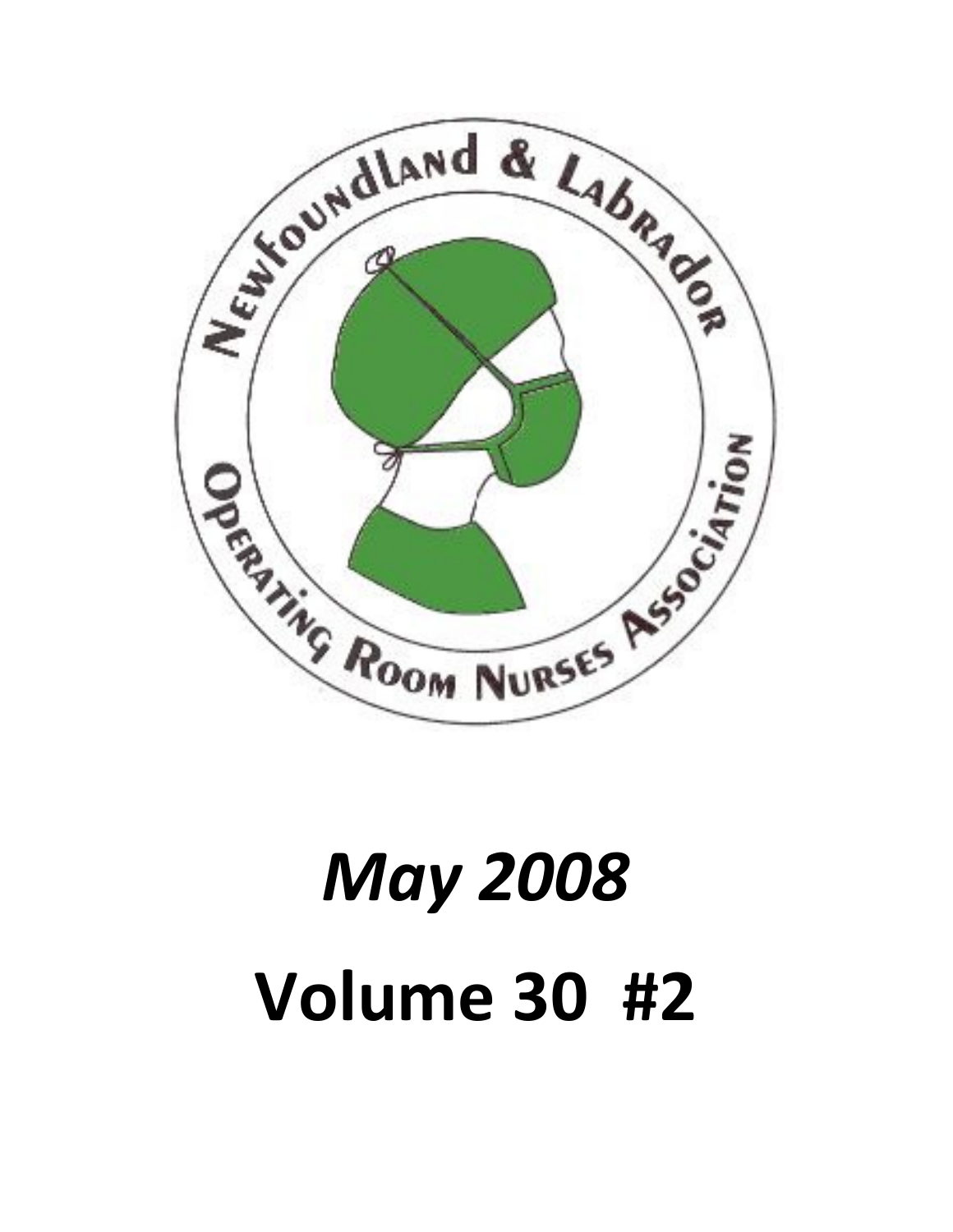#### President's Report

#### Greetings to N&LORNA members,

Isn't it great to have that extra hour of day light! Thank goodness winter is on its way out and spring is in the air.

The executive continue to meet monthly via teleconference. If there are any concerns or comments you would like to make related to your provincial association please do not hesitate to contact anyone of the executive members. You will find the executive numbers and e-mail addresses with each newsletter. You can also access it via the ORNAC website – www.ornac.ca just click on to the NL site. The N&LORNA website has been updated with the exception of the number of members at each hospital throughout the province.

Please note the following for clarification - President's Report page 3 paragraph 2 of the December 2007 Newsletter should read the following:

This year at the provincial conference an updated Rules & Regulations CD was given to each liaison person to take back to their local membership. On behalf of the past executive I'd like to thank Lynn Anderson for her time and work in helping Angi complete this CD. I said earlier we follow in the footsteps of our past presidents well sometimes we continue to put those footsteps to use. For those new members who do not know Lynn she was a member of the N&LORNA executive for 6 years and continued on as the secretary of ORNAC.

(for some reason the first sentence of the paragraph was omitted).

This will be our second newsletter on line; we hope this provides a more efficient way of reaching the members. Recognizing that not all members have an e-mail address we would appreciate it if the liaison at each site could ensure their fellow members have access to a copy. Any feedback related to the way the newsletter is presented and accessed would be greatly appreciated; you can email your comments to Pauline Parrill N&LORNA's Vice-president of Public Relations or any one of the executive members.

A reminder that membership renewal is due by June 30, 2008. The cost is \$35.00 for active members and \$25.00 for associate members. There will be a \$ 5.00 late charge for any members applying after the June  $30<sup>th</sup>$  deadline.

Good luck to all those who wrote the Perioperative Certification exam on April  $5<sup>th</sup>$ . For anyone recertifying this year or writing for the first time information can be found on the CNA website – www.cna-nurses.ca. Statistics through CNA show 81 Perioperative certified nurses in Newfoundland, with 1 nurse writing the exam in 2007 and 12 nurses recertifying. At present there are no 2008 statistics available.

N&LORNA offers a Scholarship Fund to assist N&LORNA members, active and associate, to further their education. The application form and information can be found in your Rules and Regulations Manual or on the CD given to your liaison person at the provincial conference in Corner Brook. This application must be submitted to the President by June  $30<sup>th</sup>$ .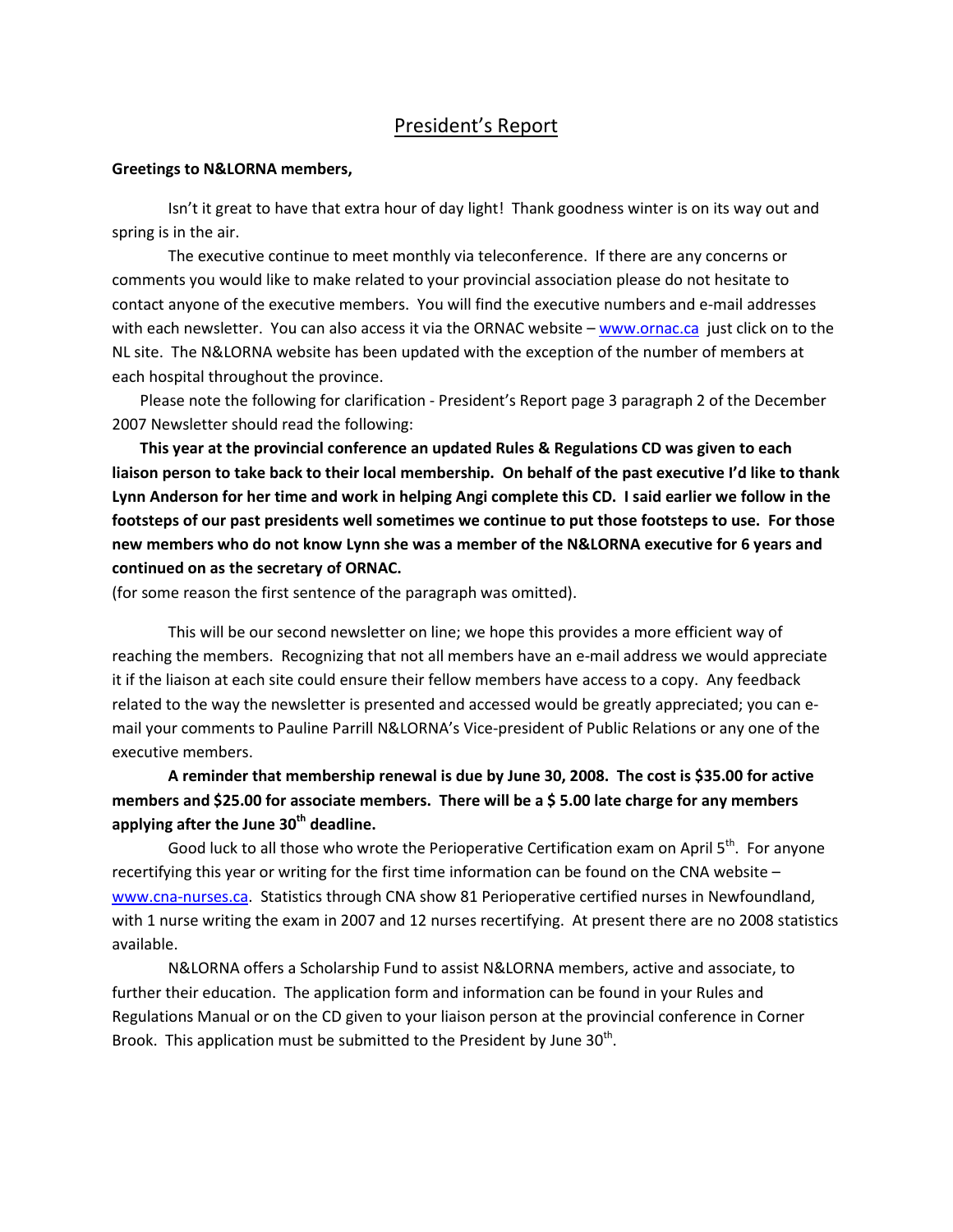Having been a member of N&LORNA for many years it has become clear how very little I knew about our national organization. As a result I have been gathering as much information as I can to pass along.

#### What is ORNAC and how do we fit in?

The Operating Room Nurses Association Canada (ORNAC) is a volunteer organization. Its membership is made up ~ 3500 Perioperative Registered Nurses from across the country. The ORNAC Board consists of 2 representatives from each province, a representative from CORL and RNFA (affiliate members) and 5 executive (president, president elect, past president, treasurer and secretary) for a total of 27 members. The two members from each province are the provincial president and the past president or president-elect. These two individuals have the responsibility of representing their province at the national level and reporting back to their own provincial association.

Everyone on the ORNAC Board is expected to participate on ORNAC Committees this is how the volunteer organization accomplishes its work. The following is a list of committees and their functions: Awards Committee:

To nationally advertise all awards available to ORNAC members.

To receive and judge applications and arrange for the presentation of awards to the winners.

#### By-Laws:

To ensure policy is developed in accordance with existing By-Laws.

To review the R&R on an annual basis and ensure updates occur as required.

To review the By-Laws every 2 years and propose changes to the Board of Directors as required.

#### Canadian Operating Room Journal:

To provide peer review of articles submitted to the CORJ.

To assist the editor in assuring accuracy of articles.

To provide direction to the editor regarding current, relevant Operating Room topics and professional issues.

#### Finance:

To manage and direct all ORNAC funds. To report recommendations to the Executive and Board of Directors.

#### National Conference:

To establish a protocol for conducting OR National Conferences thereby standardizing its functions and activities.

#### Nominations:

To obtain nominations for the positions of President-Elect, Secretary, and Treasurer, and to conduct the election

#### Research:

To promote Perioperative nursing research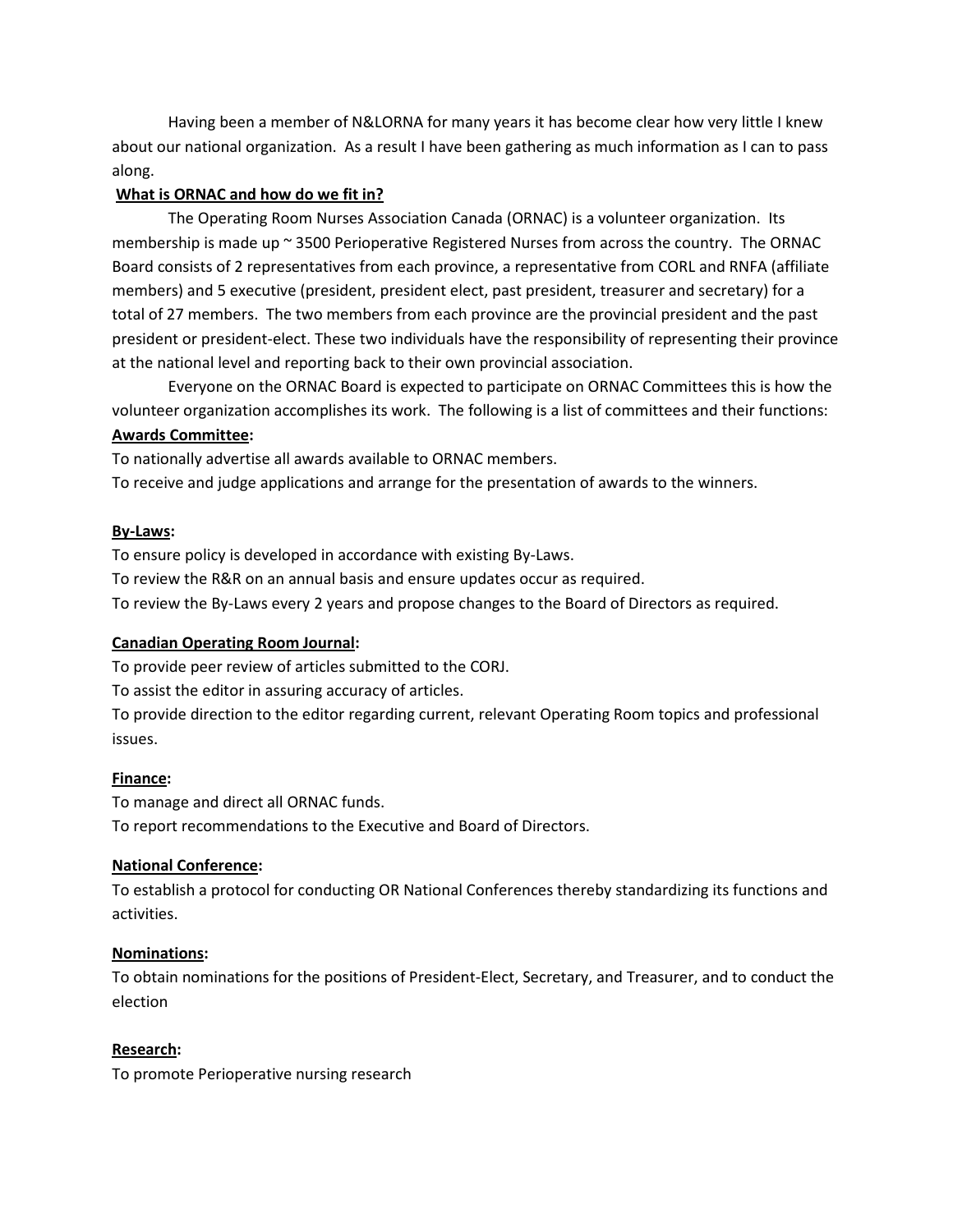#### Standards:

To recommend Standards of Practice, collaborate in the Certification Process, and liaise with agencies for provision of quality care in Operating Room nursing for Canada.

#### Public Awareness:

To increase the profile of Perioperative registered Nurses To increase visibility of Perioperative Registered Nurses To increase awareness of the role of the Perioperative Registered Nurse

#### Scope of Perioperative Nursing Practice:

Liaison with groups affiliated with ORNAC To maintain registry for affiliated groups

#### Perioperative Nursing Education:

To ensure that the Recommended Core Curriculum" Perioperative Programs for Registered Nurses remains current, and to co-ordinate the ORNAC process for review and approval of Perioperative programs for Registered Nurses.

Members of the board also sit on outside committees such as the Canadian Anesthetics Society, the Canadian Nurses Association, the Canadian Standards Association, and the International Perioperative Nurses Association etc.

The Board will hold two face to face meetings a year which take place in the fall and spring. The first weekend in November and the first weekend in May unless it is conference year and at that time it will be held the weekend before the National Conference.

I am a member of the Standard's Committee. Initially we met via elluminate (the web site) every Sunday for 3 – 4 hours. This was very time consuming but enabled us to get the necessary work completed. Since last May we have decreased the meetings to monthly this will increase again based on workload and time limits. We presently meet face to face twice a year two days before the full board come together. Sue Pardy sits on the Awards Committee.

Sue Pardy and I sit on the National Committee, this is a given with the national being held in NL. We have the responsibility of taking your concerns/questions forward and disseminating any information from the committee back to the chairs/committee members. Margot Walsh will take on this role at the fall meeting in Sue's place.

For more information on ORNAC and its functions visit the ORNAC website.

Have a great summer and I hope to see you in St. Anthony in September.

Regards,

Corenia Price RN CPN(c)

President N&LORNA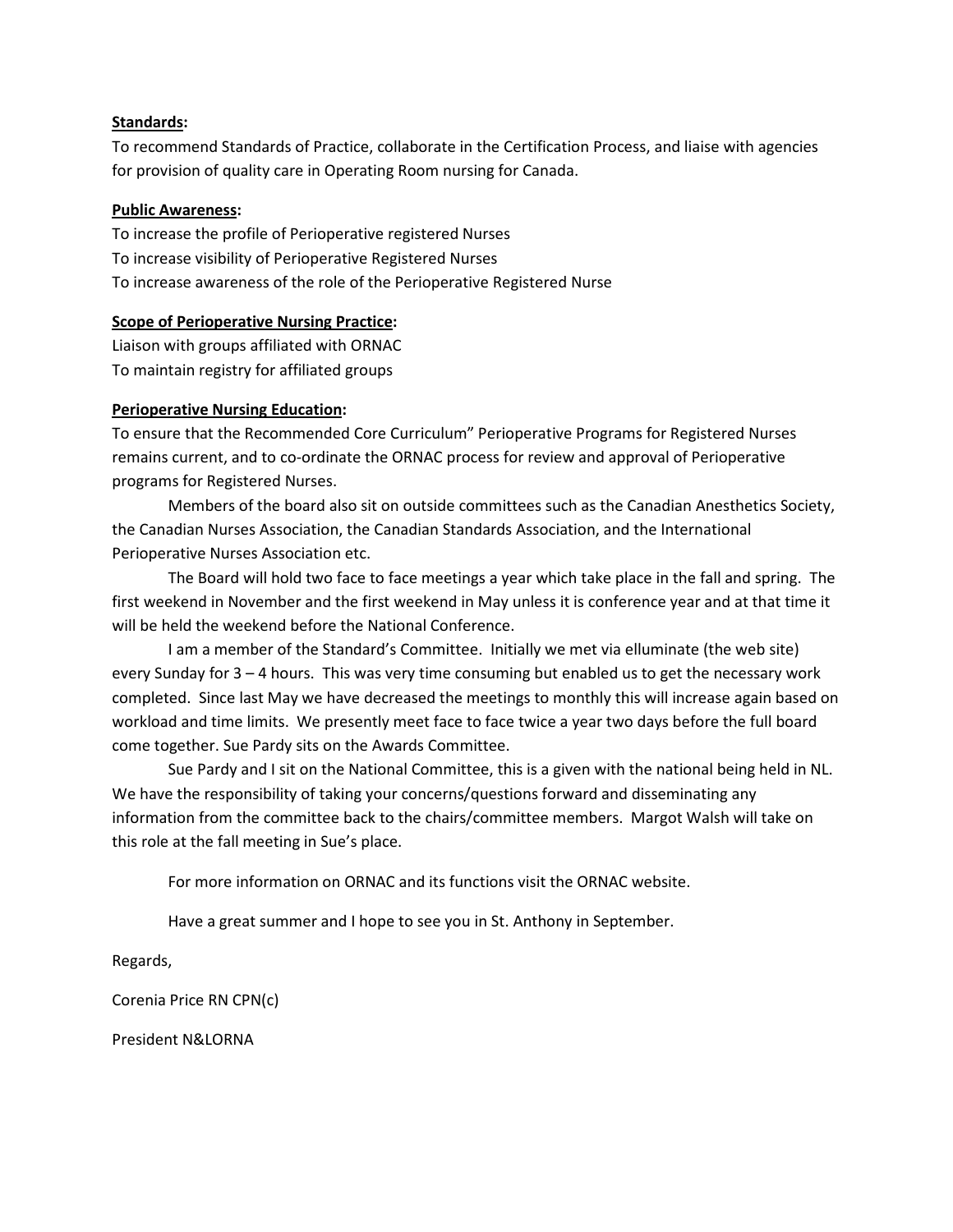#### VP EDUCATION REPORT APRIL 2008

Hello to all N&LORNA members,

 Spring is finally here. It's been quite a long winter. This is my first contribution to our N&LORNA newsletter as VP Education representative. Thank you for the opportunity.

 I have enclosed information regarding ICD's and Pacemakers. There are, on average, six ICD's implanted at the HSC per month. As a result, there are more and more patients coming to our operating rooms with these implanted devices. It is imperative that we are knowledgeable regarding the care of these ICD's and pacemakers. I hope the information provided is helpful.

 There have been some questions regarding the proper technique for delivering medications to a sterile field and the management of medications on the sterile field. I have enclosed information from ORNAC regarding this issue.

The ARNNL 54<sup>th</sup> Annual AGM will be held this spring, rather than the fall, at the Holiday Inn in St. John's June 3<sup>rd</sup> 2008. Also, in June, staff nurse Jim Feltham will assume the Presidency of ARNNL. He is the first staff nurse to assume this role.

 The ARNNL and the NLNU Innovations Conference will be held in St. John's at the Holiday Inn on June 4-5, 2008. The theme of this conference is "Elder Care".

 We are very excited to be hosting the ORNAC National Conference in St. John's June 7-12, 2009. The Continuing Education for ORNAC members is offering a chance to win a trip to this conference. You must register to complete 3 or more Educational Programs for CE Credit/Reflective Practice at Medline University. Please check the ORNAC website for more information.

 While on the ORNAC website, you will notice the NURSE ONE Canadian Nurse Portal. It is a very informative tool.

 There are presently 81 Perioperative certified nurses in the province. One nurse has written this year and 12 Perioperative nurses have applied for re-certification. If you have any questions, please call the CNA Certification team at 1-800-450-5206.

 The RNFA is continuing to expand. In Gander there are currently 3 nurses in the RNFA role and there are 2 in St. Anthony. At the HSC there are 4 RNFA presently working in the cardiovascular specialty. This service is actively looking to hire 2 more RNFA's. The course is ready and has been revamped. The RNFA program now has ARNNL approval and Post-Basic Course status, therefore, is entitled for stipend.

 This year, there were 4 applicants for the Post-Basic Program in Perioperative Nursing for RN's. 3 have completed the program, while 1 is waiting to complete the clinical portion.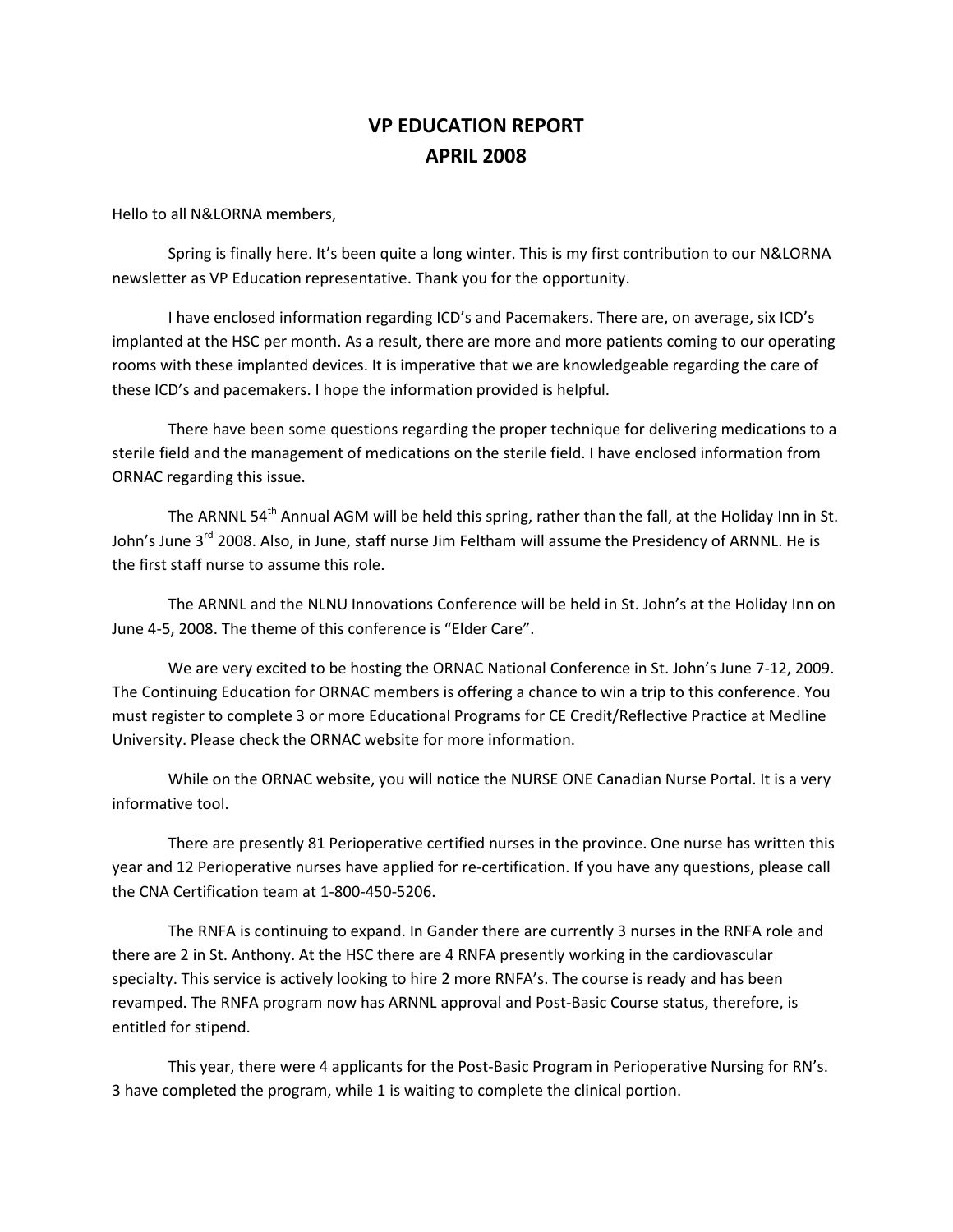There are 5 applicants near completion of the Operating Room Technician Course for Licenced Practical Nurses, which is offered through the Centre for Nursing Studies.

 In closing, I would like to wish everyone a wonderful spring. Please feel free to contact me at any time with any questions or comments.

Sincerely,

Jennifer Long VP Education

#### Hotline News

#### Does Placement of the Patient Return Electrode Make a Difference?

Valleylab clinical Information associates receive dozens of calls each month asking for patient return electrode (pad) placement suggestions. Placement of the patient return electrodes does make a difference to the safety of surgical patients.

During electrosurgery, the current is flowing from an area of high concentration (the pencil or other instrument) to an area of lower concentration (patient return electrode). To place the return electrode in the "safest" area, the nurse must consider these five points:

#### 1) Distance current must travel from active electrode to return electrode;

The current must "push" its way through the body tissue. The farther it must travel, the more energy it will require. Example; if a return electrode is placed on the patient's calf during a head or neck procedure, the current must travel a great distance from the surgical area to the return electrode. The power setting must be increased, resulting in a greater likelihood that the current will divert from the intended path. The arms, flanks or even a muscular abdomen can be suitable sites for the patient return electrode. Remember, in an isolated system, the current returns to the generator through the return electrode but, in a ground referenced system, the current will attempt to reach ground through the path of least resistance. In either case, the current may take a path we do not intend. Keep the intended path as short as reasonably possible.

#### 2) Selection and maintenance of a clean, dry pad site;

Consider the length of the procedure. If it is a long procedure and/or the patient's position will be changed, the pad site should be easy to reach throughout the surgical procedure. Select a location near the surgical site, but take care that the return electrode is not so close to a surgical area that it may become jeopardized by fluid invasion. Prep solutions, body fluids and irrigation may divert the electrical current which can potentially harm the patient. It may be necessary to protect the return electrode with an impervious adherent drape; however, do not enclose or seal over entire return electrode with an impervious drape. Doing so could increase the temperature, cause precipitation, and possibly dislodge the pad, resulting in a contact quality ("REMT System") alarm.

Pad sites must be free of lotions, oils and excessive hair. Body oils, lotions and excessive hair increase the resistance at the pad to patient interface. In these instances, wash and dry the site and remove hair of necessary. Likewise, do not choose a dry skin site due to the potential for high resistance.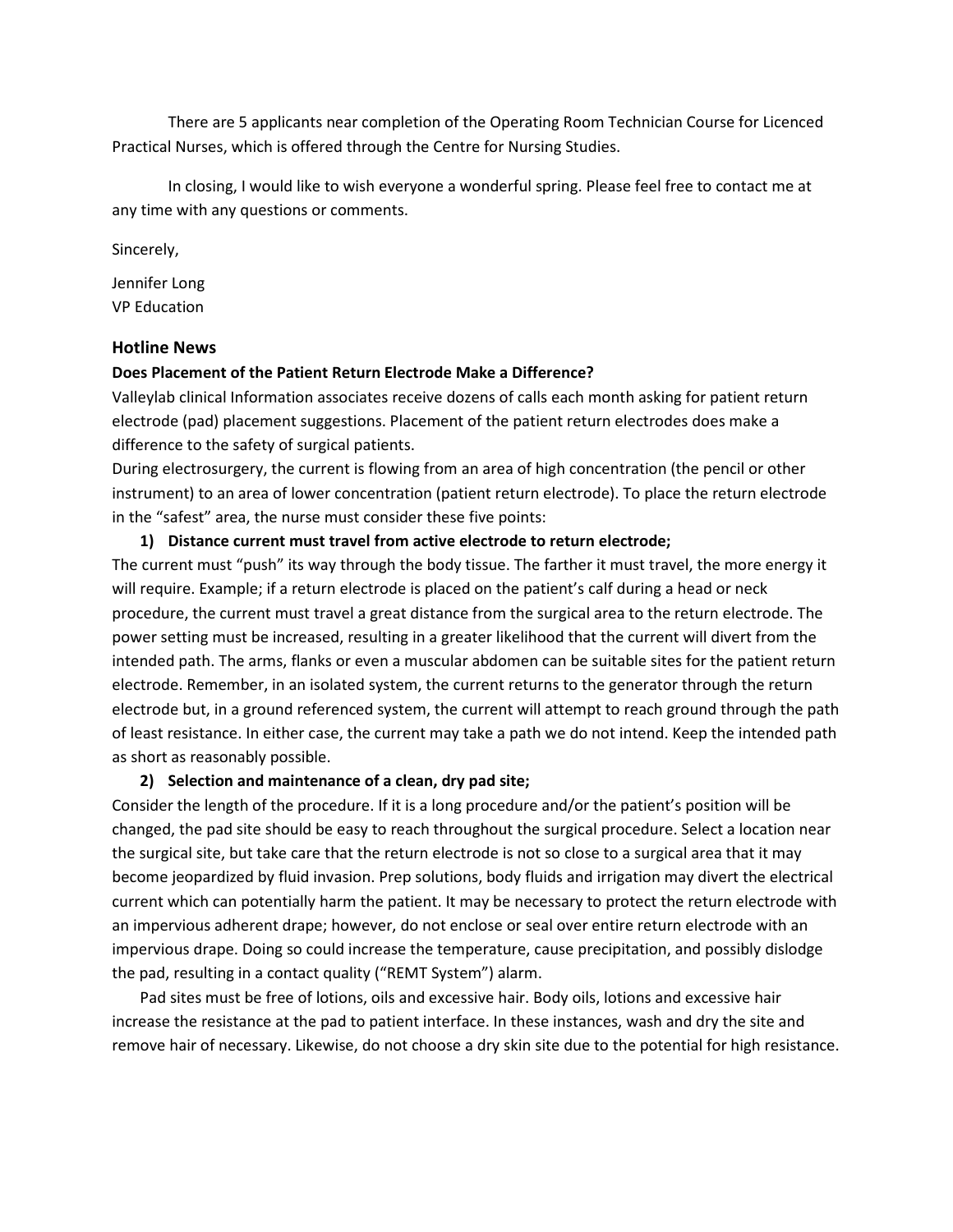#### 3) Resistance of the tissue under the return electrode;

Electrical current travels easily through vascular and muscular tissue, but less well through adipose, bone and scar tissue. These non-vascular tissues, as well as some drugs and diseases, will increase the impedance at the pad to patient interface. This may result in a need to increase the power setting. To avoid using higher power settings, place the return electrode on a well vascularized muscular area. A bony prominence may cause "tenting" of the return electrode and will also cause current concentration at the tissue surrounding the bony prominence.

#### 4) Prosthesis, pacemakers, or metal "attachments"

Some prosthesis, whether metal or plastic, are large and will have scar tissue encircling the implant. Scar tissue is high in resistance. Placing a return electrode over an area of high resistance may result in a temperature increase at the pad to patient interface. As the electrical current attempts to exit the body via the least resistive (muscular/vascular) tissue, the skin temperature under the return electrode at the area of current concentration will increase and could compromise skin integrity. Other joint prostheses, such as finger and knee replacements are not considered good sites for return electrodes because of the convex, concave and irregular nature of the area.

For patients with existing pacemakers contact the pacemaker manufacturer. If surgery is necessary, bipolar electrosurgery is recommended. If monpolar electrosurgery is required select a pad site which will direct the current away from the heart and pacemaker generator. ICD's (internal cardiac defibrillators) must be deactivated prior to surgery. Contact the manufacturer.

(Refer to Valleylab Hotline Newsletter Volume 1, Issue 2)

All jewelry should be removed pre perioperatively to help prevent current diversion. This includes body piercing jewelry. Metal of any kind can attract the current as it travels from the surgical site to the return electrode. Removing all metal objects and decreasing the distance between the surgical site and the pad will decrease the incidence of current diversion.

(Valleylab Hotline Newsletter Volume 1, Issue 1)

#### 5) Hotline News. Is electrosurgery safe for patients with pacemakers?

As Clinical Information Associates, we are frequently asked if it is safe to use electrosurgery on pacemaker patients. The answer is YES, if the following guidelines are followed closely.

- Consult the manufacturer of the patient's pacemaker and follow the recommendations for electrosurgery. Also, consult the operators' manual supplied with the electrosurgical generator for additional information, contraindications and warnings.
- Use bipolar electrosurgery if possible. In bipolar electrosurgery, the current enters and leaves the patient at the surgical site. The bipolar forceps include the active and return electrode and only the tissue grasped between the tines of the forceps will be included in the electrical circuit. This contrasts with monopolar electrosurgery, where the electrical current must find a pathway through the patient's body from the active electrode to the patients return electrode. If the patient's pacemaker is included in the pathway, a problem could occur.
- Prior to the use of electrosurgery, double check the quality of all connections on the active and patient return cables to protect patients from metal to metal sparking that can cause neuromuscular stimulation.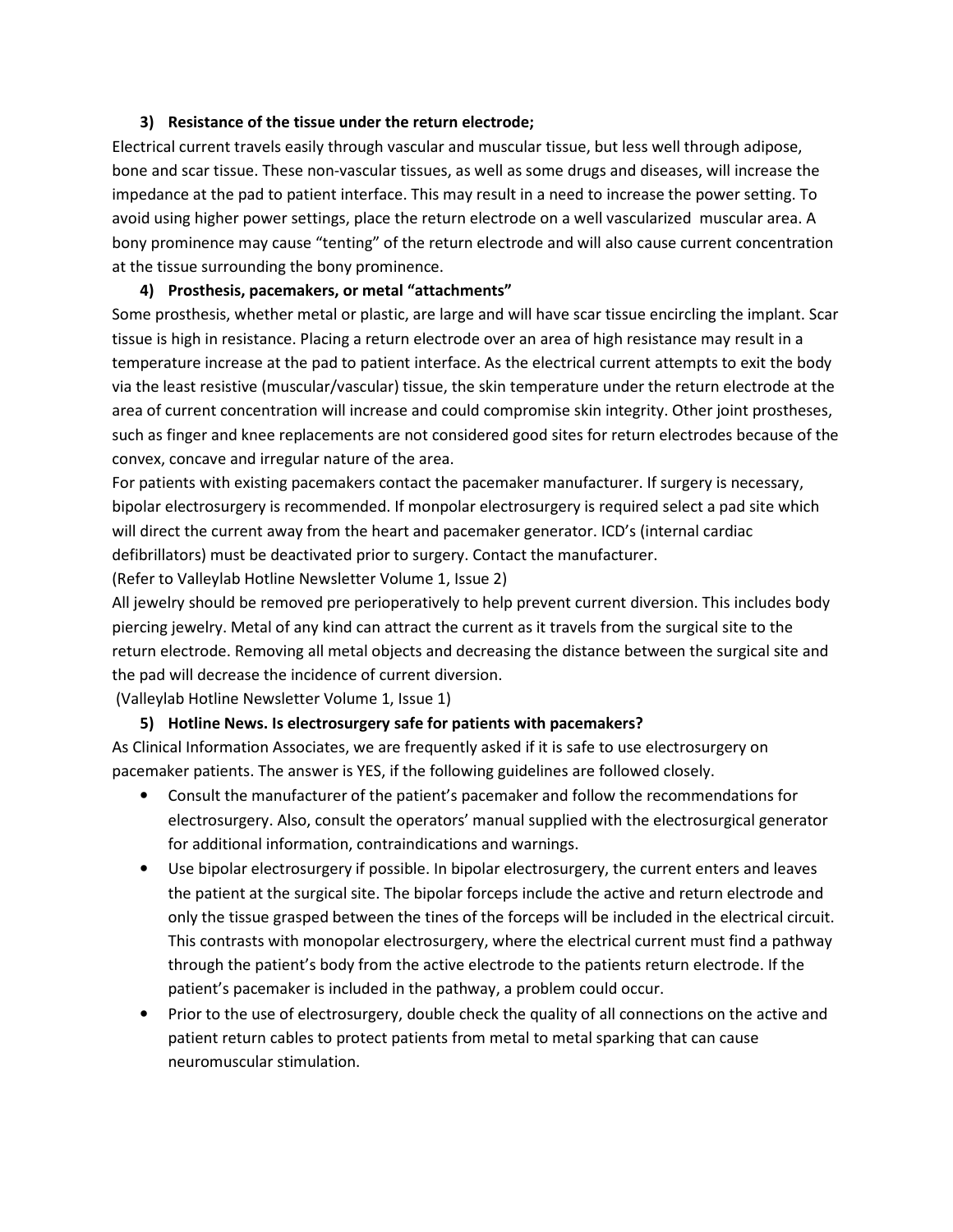- When using monopolar electrosurgery, place the patient return electrode as close to the surgical site as possible to minimize the current's path through the body and at a site that directs current flow away from the heart and pacemaker.
- Always monitor patients with pacemakers throughout surgery and always evaluate the pacemaker post operatively for proper function.
- Always keep a defibrillator ready for use on paced patients during a surgical procedure.
- Always use the lowest possible generator power settings. Whenever possible use the cut mode rather than the coag mode because the cut mode has a lower voltage than the coag mode, this tends to reduce the likelihood of interference.
- Always turn an AICD (Internal defibrillator) off prior to surgery. The unit may be re-programmed by the surgeon or cardiologist following the procedure.

#### Clinical Information Hotline

#### 1-800-255-VLAB (8522) Ext 2005

Email: clinical.hotline@valleylab.com

# ICD's

#### 1. Indications for ICD implantation

- Survived at least on episode of cardiac arrest (not due to a transient or reversible cause)
- Spontaneous V.F.
- History of V.T. causing syncope
- Symptomatic V.T. with left ventricular ejection fraction <35%
- Strong family history of sudden cardiac death i.e. LQTS.ARVD

#### 2. Implantation Procedure

- I.C.D.'s setting programmed (rate and/or morphology detection)
- Total of 2 test shocks, 5 minutes apart (patient anesthetized)
- Shock on T wave to induce V.T./V.F. (Test shock at 18 joules, programmed to shock at 27- 40 joules

#### 3. Implantation Procedure

- Takes approximately 10 seconds to sense the rhythm and deliver therapy
- Programmed specifically to patient's needs (dual chamber / single chamber pacing)

#### 4. History of I.C.D.

- 1960 device conceived
- 1976 animal implant
- 1980 first human implant
	- General anesthetic
	- High energy shock
	- Device longevity 1.5 yrs & Thoracotomy; multiple incisions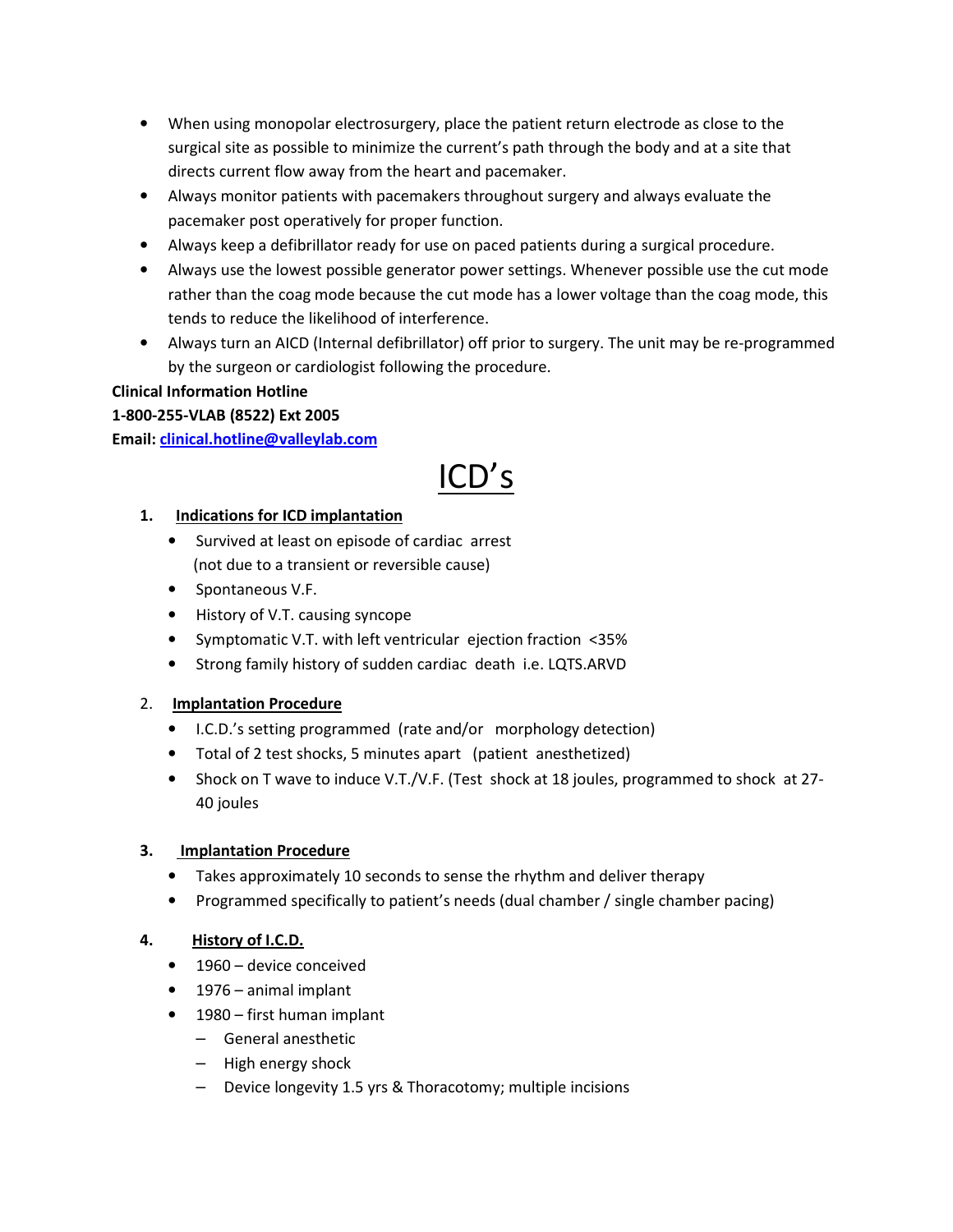#### 5. Modern Day I.C.D. Therapy

- First line therapy for patients with V.T. / V. F.
- Transvenous / pectoral approach
- Local anesthetic, conscious sedation
- Device longevity 9 yrs.
- Single, dual chamber, biventricular
- •

#### 6. Patient Teaching

- Avoid moving affected arm above head for 2 weeks
- Observe for s/s infection
- Avoid M.R.I. ,Lithotripsy
- Avoid airport security wands (show I.C.D. card)
- Avoid arc welding, large magnets

#### Delivering Medications to the Sterile Field

Before administering any medication, a verification process should include a review of the product label for the medication name, strength, and expiration date. This review process should be accomplished in conjunction with an examination of the written medication order to confirm that the correct medication is to be administered. A visual inspection should be made for any indication that the medication was compromised during the storage process (e.g. particulates, discolouration).

-Confirm all medications listed on the physician's preference list with the surgeon before delivery to the sterile field.

-Orders with abbreviations, symbols, or acronyms should be clarified with the ordering clinician to minimize confusion or misinterpretation.

-Verify medication in its original container for the correct name, strength, dosage, and expiration date as the medication is passed to the sterile field.

-Actively communicate the medication name, strength, dosage, and expiration date as the medication is passed to the sterile field.

-Verbally and visually confirm all medications delivered to the sterile field, including medication name, strength, dosage, and expiration date.

-Medications should be verified concurrently by the circulation registered nurse and scrub person.

-If there is no designated scrub person, the circulating registered nurse should confirm the medication visually and verbally with the licensed professional performing the surgical procedure. -Deliver one medication at a time onto the sterile field.

-Do no remove stoppers from vials for the purpose of pouring medications.

-Use commercially available sterile transfer devices when possible (e.g. Sterile vial spike, filter straw, plastic catheter).

-Reconfirm maximum dose limits.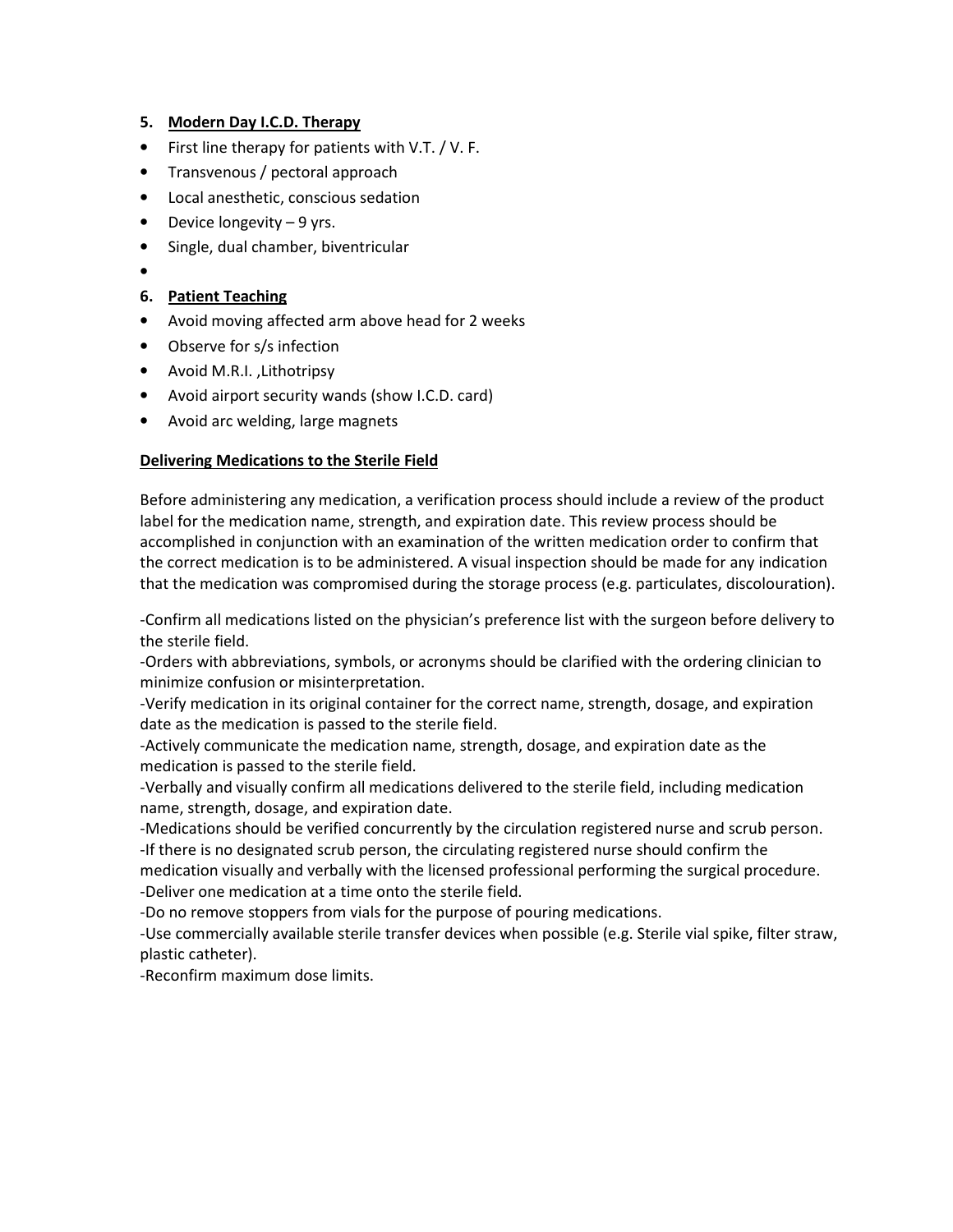#### Managing Medications on the Sterile Field

Communication is a vital key in the success of the medication delivery system.

-Verbally and visually confirm the medication (i.e., medication name, strength, dosage, and expiration date) upon receipt from the circulation nurse even if only one medication is involved. -Label the medication container on the sterile field immediately before receipt of the medication. Avoid distractions and interruptions during the labeling process and while dispensing medications onto the sterile field.

-Label all medication containers and delivery devices with a minimum of the medication name, strength and concentration when needed.

-Name and visually confirm the medication name, strength, and dose by reading the medication label aloud while passing a medication to the licensed professional performing the procedure. -When patient hand-offs (e.g. personnel relief) occur, the medication verification process should take place. The medication should be confirmed for accuracy (i.e. product label reviewed for the medication name, strength, and expiration date) in conjunction with a review of written medication order to validate that the correct medication is on the field.

-Discard any solution or medication found on or off the sterile field without an identification label.

The following information was taken from AORN 2006, pages 324-325.

Education content submitted by Jennifer Long. VP Education.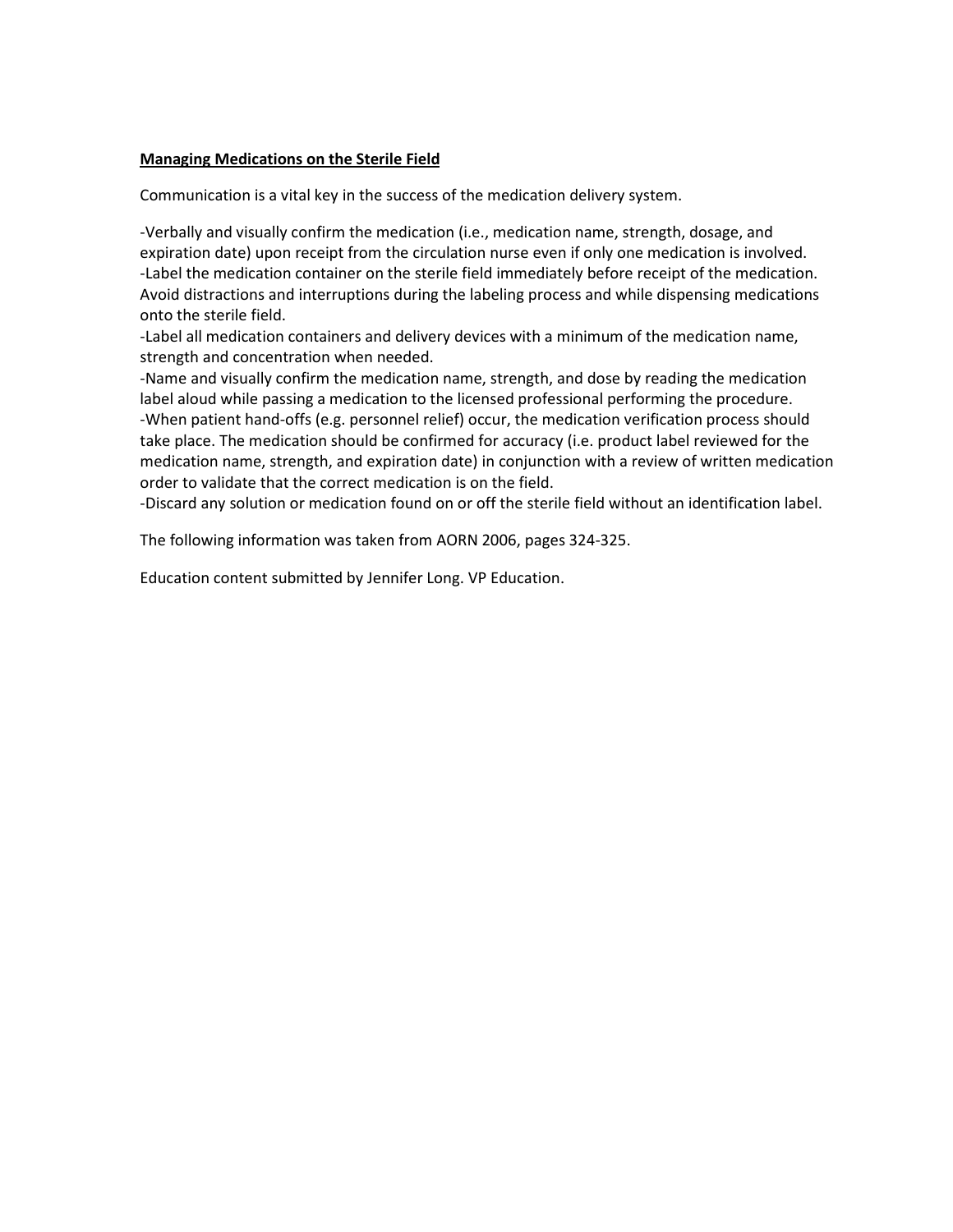

# The 29<sup>th</sup> Annual Newfoundland & Labrador Peri-operative Nurses **Conference**

"Rural Peri-operative Nursing"

September 18-20, 2008

St. Anthony, Newfoundland & Labrador

On behalf of this years planning committee, I would like to extend an invitation to Peri-operative Nurses to register for a conference showcasing

" Peri-operative Nursing In Rural NL"

This is our debut for hosting an N&LORNA Conference.

We shall endeavor to provide a unique Northern experience, whether it is your first or repeat visit.

 Our educational sessions will include a variety of topics from the history of rural practice to current day practices. The exhibits, lectures & luncheons will be held in the Grenfell Interpretation Centre.

Social Agenda: St. Anthony Haven Inn

Thursday Night:

The Wine & Cheese



Friday Night:

Theme: "Black & White"

Dinner & Dance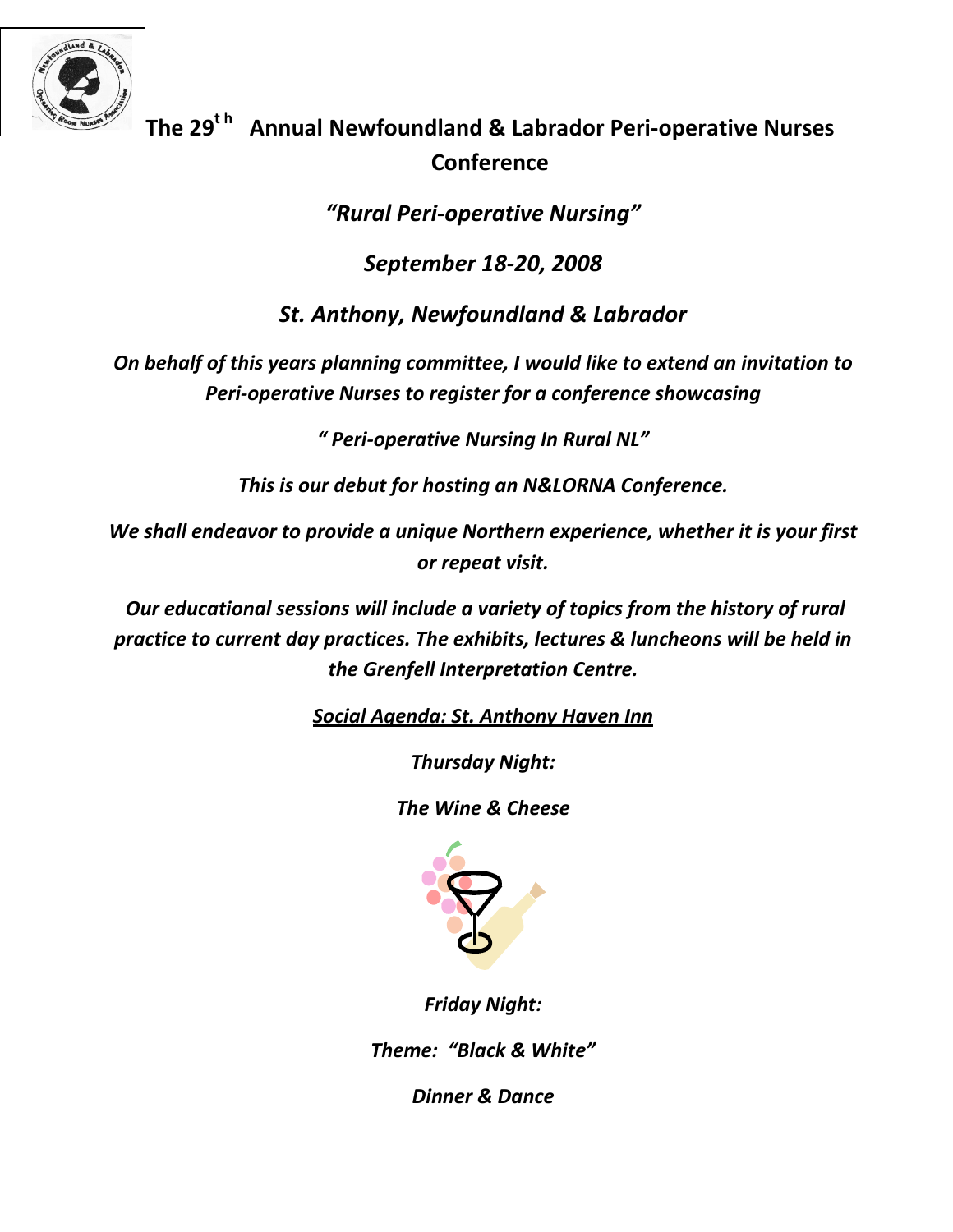# (Let your imagination run wild)

See You at the conference! Kerry Decker, RN, Nursing Unit Coordinator Surgical Services, CSCMH Chair, 29<sup>th</sup> Annual N&LORNA Conference

Accommodations must be booked on or before August 18<sup>th</sup>, 2008.

Book rooms under the "Operating Nurses of NL" to ensure conference rates:

The following venues are:

St. Anthony Haven Inn – 1-877-428-3646

| Rates: Single & Twin -                                       |                       | \$75.00  |  |  |
|--------------------------------------------------------------|-----------------------|----------|--|--|
| Doubles, Large Doubles &                                     |                       |          |  |  |
| <b>Housekeeping units</b>                                    |                       | \$90.00  |  |  |
| <u>Grenfell Heritage Hotel &amp; Suites – 1-888-450-8398</u> |                       |          |  |  |
| Rates:                                                       | <b>Standard Suite</b> | \$95.99  |  |  |
| <b>Deluxe Suite</b>                                          |                       | \$103.99 |  |  |
| <b>Double Room Suite</b>                                     |                       | \$111.99 |  |  |
| <b>One Bedroom Suite</b>                                     |                       | \$119.99 |  |  |
| Vinland Motel - 1-800-563-7578                               |                       |          |  |  |
| Rates:                                                       | <b>Single</b>         | \$60.00  |  |  |
| <b>Double</b>                                                |                       | \$70.00  |  |  |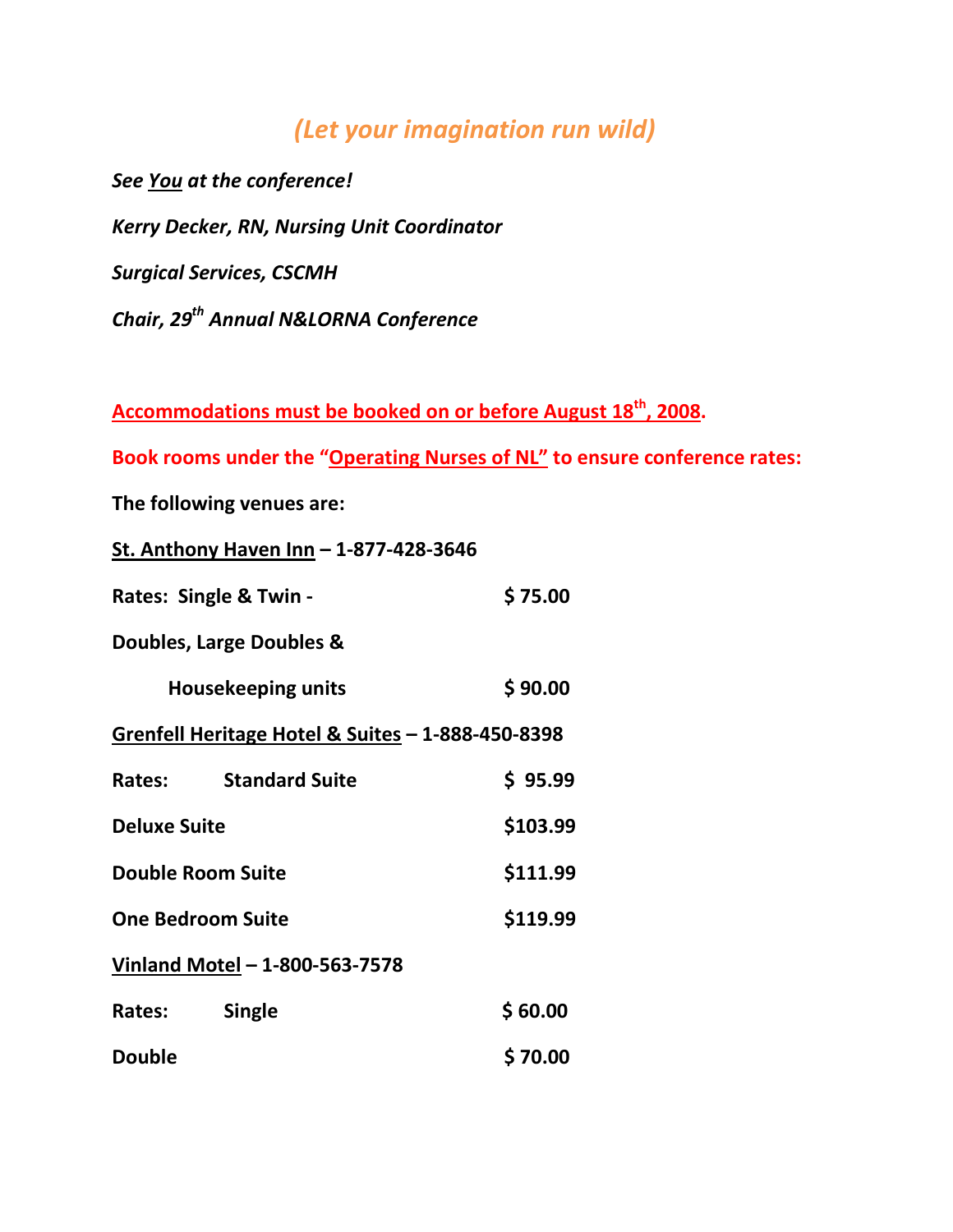# 29<sup>th</sup> Annual N&LORNA Provincial Conference September  $18-20^{th}$ , 2008

# Grenfell Interpretation Center, St. Anthony, NL

| <b>Registration Information</b>         |                                                                                                                                                                                                                                                          |  |  |
|-----------------------------------------|----------------------------------------------------------------------------------------------------------------------------------------------------------------------------------------------------------------------------------------------------------|--|--|
|                                         |                                                                                                                                                                                                                                                          |  |  |
| Dept.:                                  | <b>Position:</b><br><u> The Common State of the Common State of the Common State of the Common State of the Common State of the Common State of the Common State of the Common State of the Common State of the Common State of the Common State of </u> |  |  |
|                                         |                                                                                                                                                                                                                                                          |  |  |
| Home Phone: <u>____________________</u> | <b>Work Phone:</b><br><u> 1980 - Andrea Station Barbara, prins</u>                                                                                                                                                                                       |  |  |
|                                         | No                                                                                                                                                                                                                                                       |  |  |

| <b>Fee Structure</b>                                |                |                    |  |  |
|-----------------------------------------------------|----------------|--------------------|--|--|
|                                                     | <b>Members</b> | <b>Non-Members</b> |  |  |
| <b>Full Conference Fee</b>                          | \$80.          | \$95.              |  |  |
| <b>Daily Rate</b>                                   | \$45.          | \$55.              |  |  |
| (Check Day Attending - below)                       |                |                    |  |  |
| ------ Friday ------ Saturday                       |                |                    |  |  |
| \$40.<br>Dinner and Dance (Friday Evening) $$40.$ – |                |                    |  |  |
|                                                     | Total          |                    |  |  |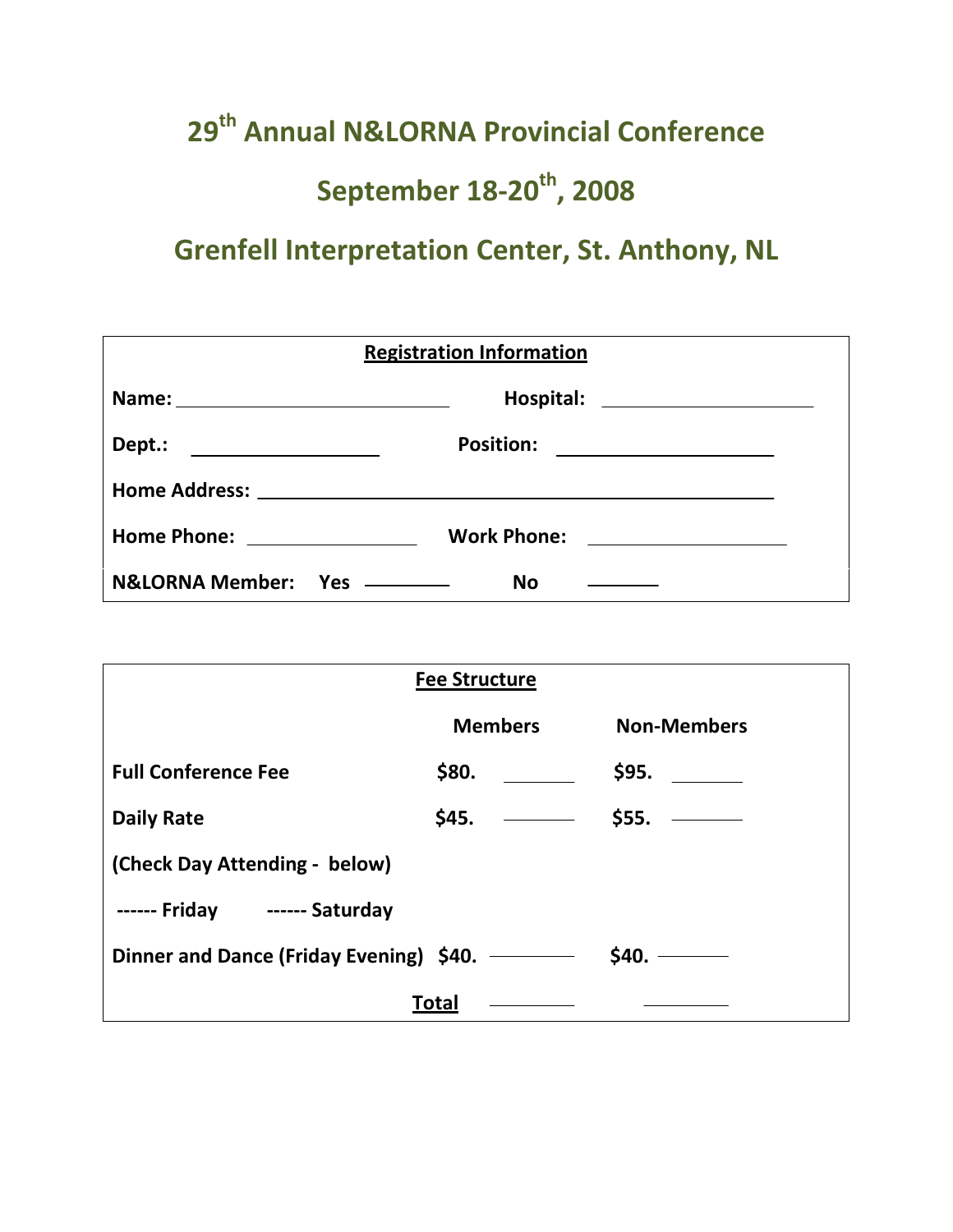Please send completed registration and cheque to:

N&LORNA Conference 2008

Attention: Kerry Decker, Chair P.O. Box 1078 St. Anthony, NL AOK 4SO

Phone: 709-454-2294 Work: 709-454-3333, ext. 252

Booking should be made on or before August 18, 2008

Book referencing "Operating Nurses of NL"

# Rural Perioperative Nursing (tentative agenda)

Thursday, September 18, 2008

1800-2000 – Registration – Lobby of the Haven Inn 2000 hrs – Social Meet & Greet

#### Friday, September 19, 2008

0730 – 0830: Registration at Grenfell Interpretation Center 0830 – 0900: Opening Ceremonies and Greeting 0900 – 1000: Keynote Address Dr. William Fitzgerald "Topic – TBA"

1000 – 1020: Coffee Break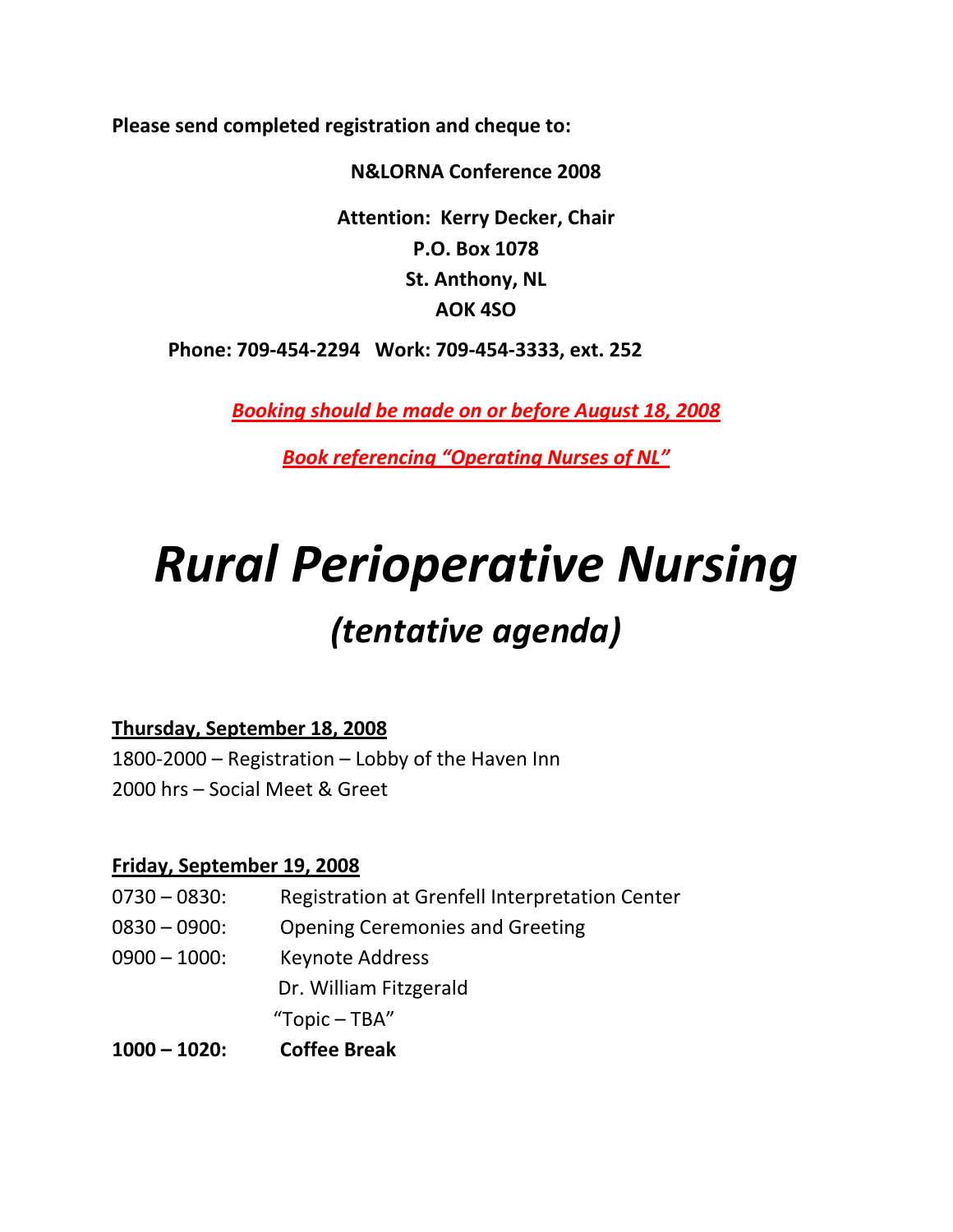| $1020 - 1100$ : | Dr. Massey Beveridge                               |
|-----------------|----------------------------------------------------|
|                 | "Topic $-$ TBA"                                    |
| $1100 - 1300$ : | <b>Exhibitor Opening &amp; Viewing of Exhibits</b> |
| $1300 - 1400$ : | Lunch                                              |
| $1400 - 1500$ : | Sheri Rumbolt                                      |
|                 | "Topic $-$ TBA"                                    |
| $1500 - 1520$ : | <b>Coffee Break</b>                                |
| $1520 - 1630$   | <b>Tour of Grenfell Premises</b>                   |

## Saturday, September 20, 2008

| $0800 - 1000$ : | <b>Annual General Meeting</b>            |
|-----------------|------------------------------------------|
| $1000 - 1030$ : | <b>Coffee Break</b>                      |
| $1030 - 1130$ : | <b>Annual General Meeting</b>            |
| $1130 - 1230$ : | <b>Exhibitor Viewing</b>                 |
| $1230 - 1330:$  | Lunch                                    |
| $1330 - 1400$ : | <b>Beverly Pittman</b>                   |
|                 | O.R. Renovations & Infection Control     |
| $1400 - 1430$ : | Maggie Linstead                          |
|                 | RN First Assist in a Rural Setting       |
| $1430 - 1500$ : | Rev. Jean Brenton                        |
|                 | "Topic $-$ TBA"                          |
| $1500 - 1520$ : | <b>Coffee Break</b>                      |
| $1520 - 1600$ : | <b>Closing Comments &amp; Ceremonies</b> |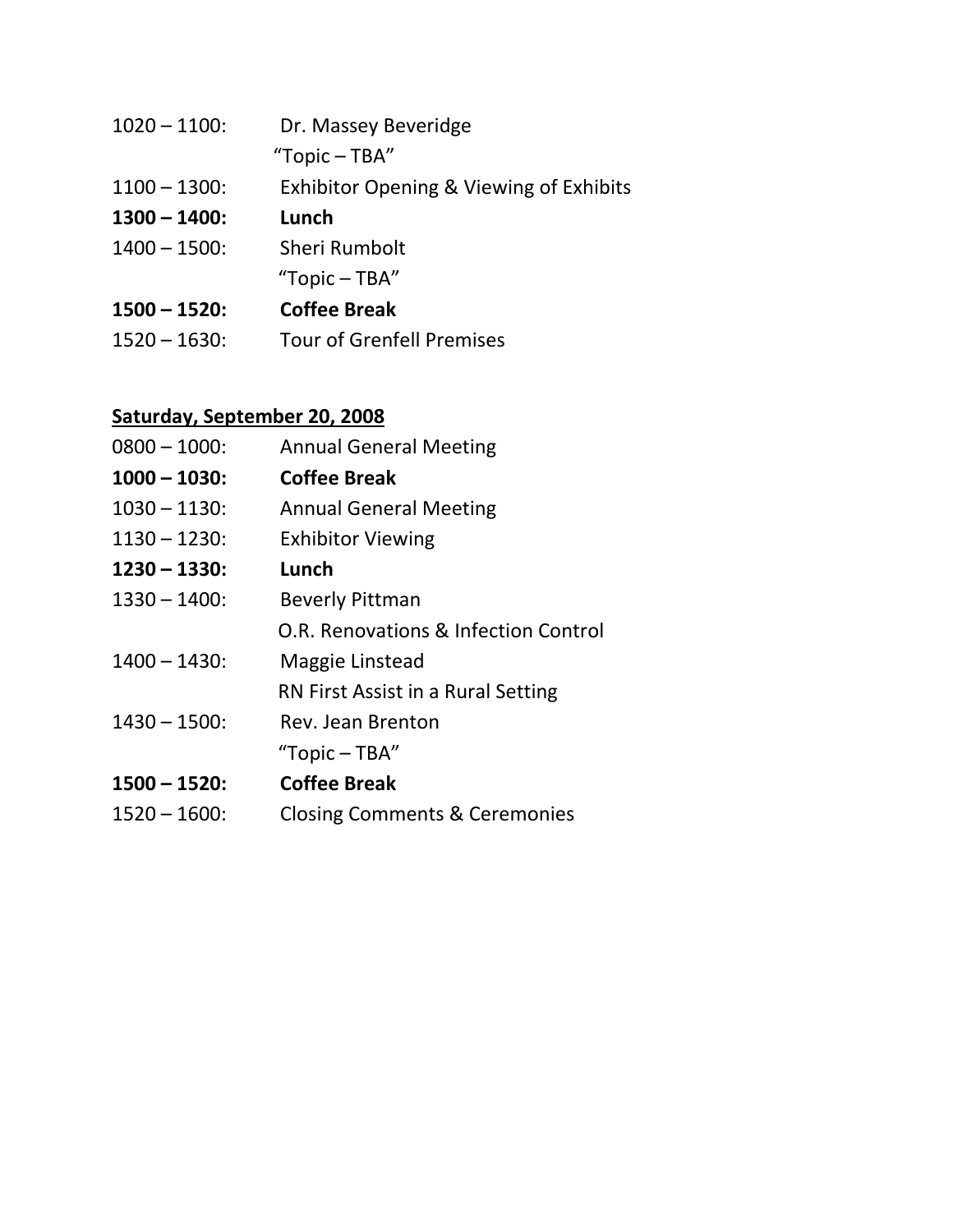# ATTENTION ------- N&LORNA Members

Our 2009 National Conference is fast approaching and the planning committee would like to invite our provincial nurses to showcase your expertise in perioperative nursing. If you or someone you know would be interest in submitting an abstract or poster presentation, please contact Glenda Tapp or Helena Kearsey. We look forward to your response.

#### Call for Abstracts and Posters

Operating Room Nurses Association of Canada 21st National Conference St. John's, NL June  $7^{th} - 12^{th}$ , 2009

Share your accomplishments in the fields of perioperative clinical practice, education, professional development, research, and administration! The 2009 Conference Program Committee invites you to submit an abstract for paper or poster presentation at our 21<sup>st</sup> ORNAC National Conference. The theme of our conference is:

# The Depth of Perioperative Nursing, What Lies Beneath

Abstracts will be considered for presentation in one of the following forums:

Poster: A visual display. Posters will be displayed at the conference

Paper: A 15 minute presentation by the author(s) plus 5 minutes for questions & answers.

Posters will be selected based on relevance and implications for perioperative nursing and those in keeping with our theme. Criteria are available at www.ORNAC.ca

Abstract submissions should have a maximum of 150 words on a single-spaced page, typed in a size 12 font. The Abstract heading should include title, author's name(s), institution name, city, province, contact information, and specific field of focus.

#### The deadline is August  $31<sup>st</sup>$ , 2008. Please send three (3) copies of abstract, by the deadline to:

Glenda Tapp **Helena** Kearsey Program Coordinator **Program Committee Member** 21<sup>st</sup> National ORNAC Conference 21<sup>st</sup> National ORNAC Conference 7 Rosalie Place, 15 Queen's Road CBS, NL, A1W 2H4 St. John's, NL, A1C 2A2 Phone (709) 777-5773 Phone (709) 739-1486 Fax (709) 7775372 Email: hkearsey@nl.rogers.com Email: Glenda.tapp@easternhealth.ca

Unsigned, incomplete, or late submissions will not be processed.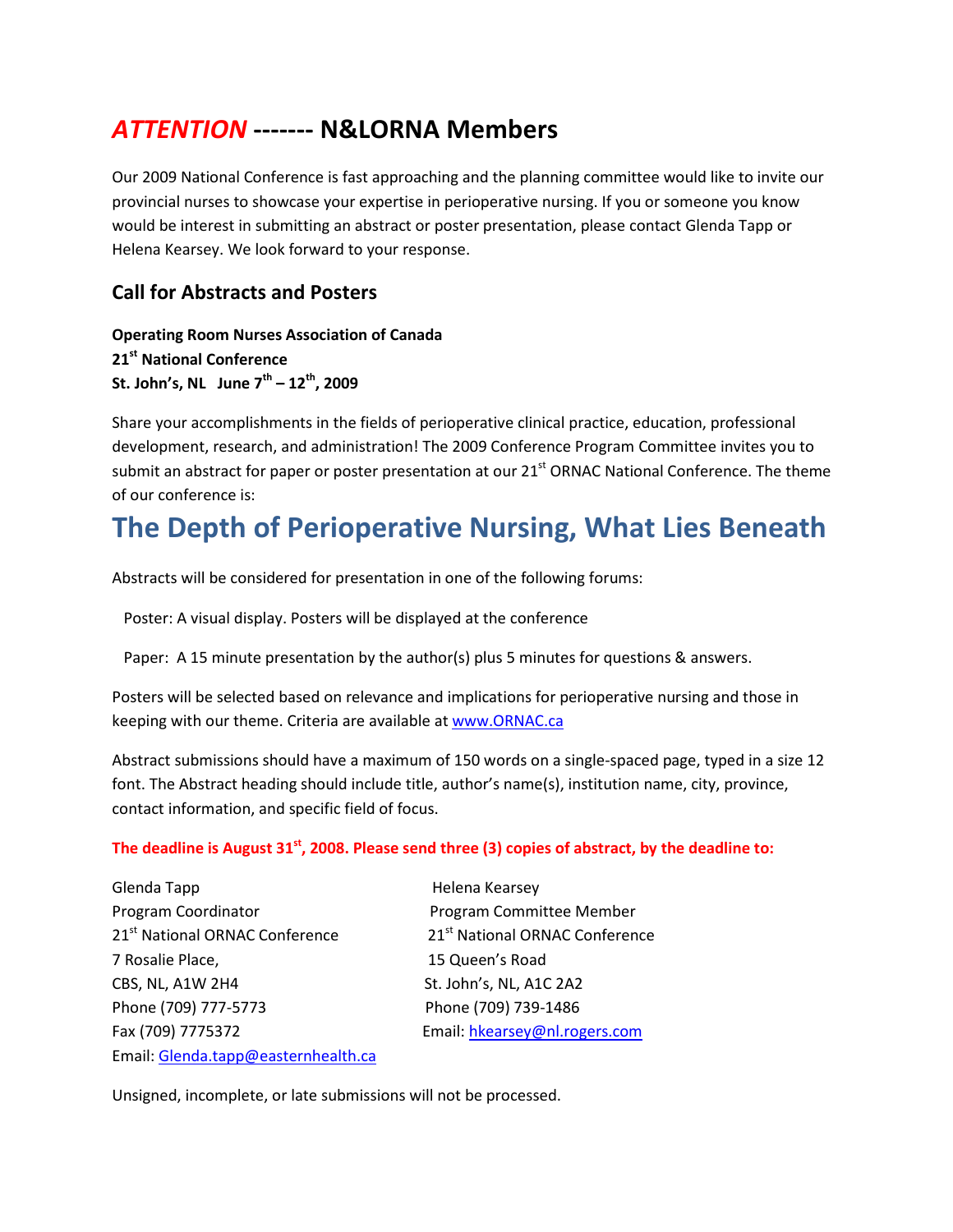# Liaison Reports

#### Hello from Health Sciences Operating Room to all our fellow OR nurses.

Finally winter is over and hopefully warmer weather is on the way. We have certainly had enough of this winter here on the Avalon!!!

Our O.R. continues to be very busy-nothing changed in that regard. We have lost some of our staff to greener pastures. Karla Faulkner and Krista Locke left us in early April. Karla went to the Janeway and Krista to Mental Health. Darlene Pond and Paula Taylor have both accepted positions in the Janeway O.R. and D.J.Yetman has accepted a position at St. Clare's. We hate to see them go but wish them all well in their new jobs. Is there anything we can do to make you change your minds? We also have some mommy news-Amy Hogan and Natasha Fulford are expecting and Kim O'Brien is back to work after finishing up her maternity leave.

Our membership continues its fundraising efforts. We have a sub sandwich sale coming up this week and have had a few other events over the winter. Hopefully we will be able to send lots of representatives to St. Anthony for the conference in September.

We are also busy preparing for the national conference in June '09.We have several committees and members are working hard to prepare for what will be a great conference. We're hoping as many delegates as possible will be attending and will be looking for your help to carry it off. It is sure to be a memorable experience!!

~~~~~~~~~~~~~~~~~~~~~~~~~~~~~~~~~~~~~~~~~~~~~~~~~~~~~~~~~~~~~~~~~~~~~~~~~~~~~~~~~~~~~

Well that's all the latest from the HSCOR. Take care everyone.

Karen Healey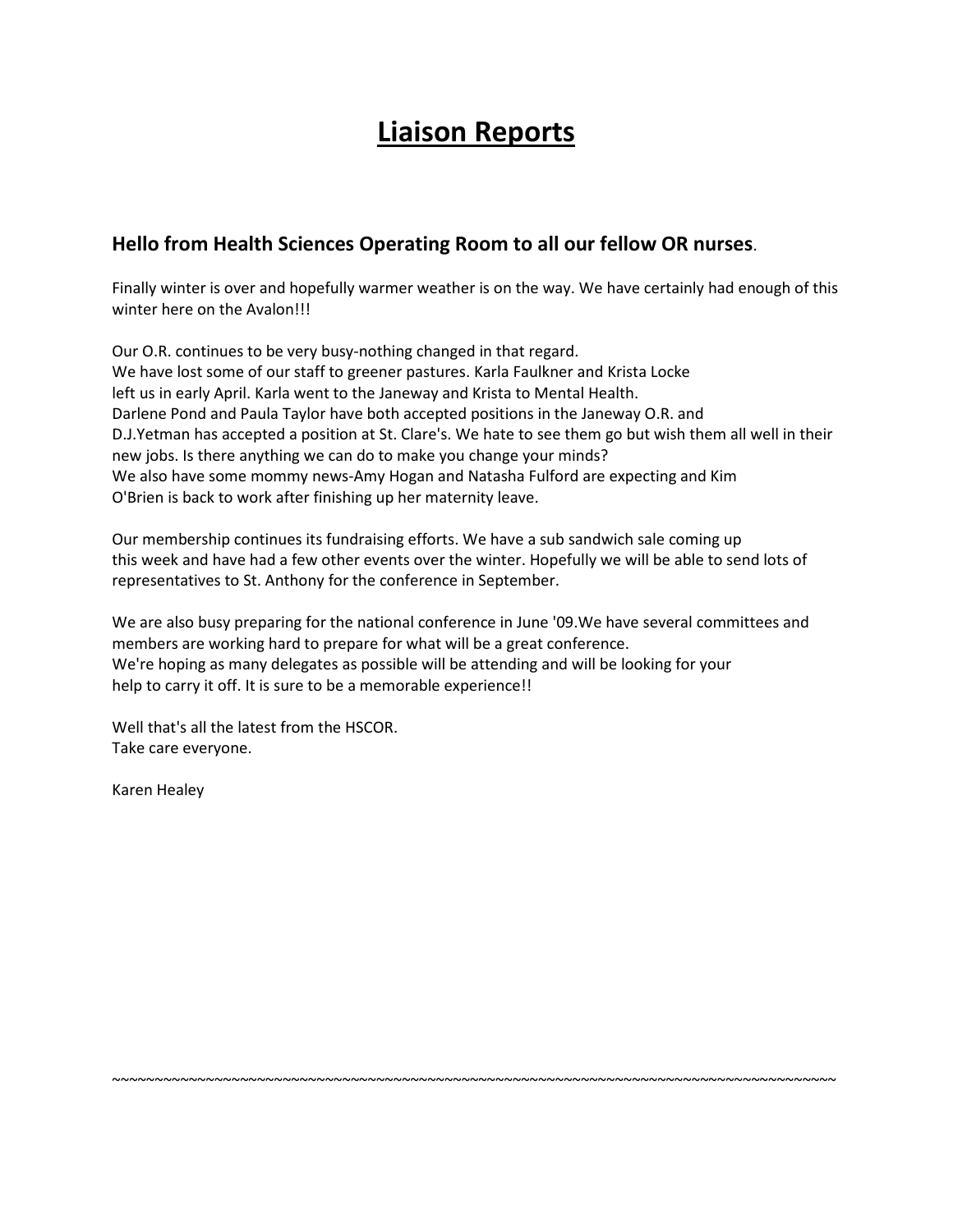### Greetings from the West Coast

Western Health Care OR remains to be a busy OR. We have been training new personnel. Steve Connolly and Deanne Blanchard are two RN who are doing the perioperative course. Tanya Keeping, a new OR tech is now doing her orientation to the department. Dr. Arnold Vermooten has taken on the title of chief of anaesthesiology Dr. Saritha Kathir is leaving us in June to take up a position at the Trillium in Mississauga, Ont. She will be thoroughly missed. We wish her the very best in her new endeavor. Dr. Chris VanNiekerk has taken on the role of Chief of surgery. Susan Pardy will be out of the OR setting for 6 months. She has taken on the task of core team leader of OR management committee. We know this will be a great undertaking for Susan. Sherry Goodland, OR nurse is expecting twins. Sherry and John already have a daughter, Lindsey. Barbara Travers, RN in Day Surgery is retiring in June. Barbara has had a varied career at Western. We wish her the very best in her retirement. She and husband, Paul intend to do a little traveling this summer on their motorcycle. Our local is starting a fund raiser to help with expenses for the fall conference. It is a framed piece of

cross stitching done by Jennifer Day. Whoever wins this will have a beautiful piece of work. Connie Lamswood has already booked our accommodation for the St. Anthony conference. Hope everyone has a wonderful summer and we look forward to seeing you all in St. Anthony come September.

Liaison. Western Memorial Regional Hospital Roslyn Dominey

### Happy Spring Nursing Colleagues,

It was snowing a couple of days ago, and I was scraping frost off my windshield this morning, so I'm not so sure about the "Spring" thing!

~~~~~~~~~~~~~~~~~~~~~~~~~~~~~~~~~~~~~~~~~~~~~~~~~~~~~~~~~~~~~~~~~~~~~~~~~~~~~~~~~~~~~

At a recent local N&LORNA meeting we elected a new executive for the next two years.

President Debbie Keough Vice President Michele Battcock Treasure Joanne Picco Secretary Janet Angel Liaison Shirley Taylor

I would to take this opportunity to welcome three new ORTs and one new RN to our Operating Room Virginia Woodman (ORT) replaces Bev Davis who retired last Sept. Amanda Critch (ORT) replaces Rita Locke (who will be retiring the end of May) Lisa Neil (ORT) replaces Roseanna Penton (who is transferring to the Case Room) Lindsey Pearson (RN) who will be in a Temp Full Time position to help us this summer